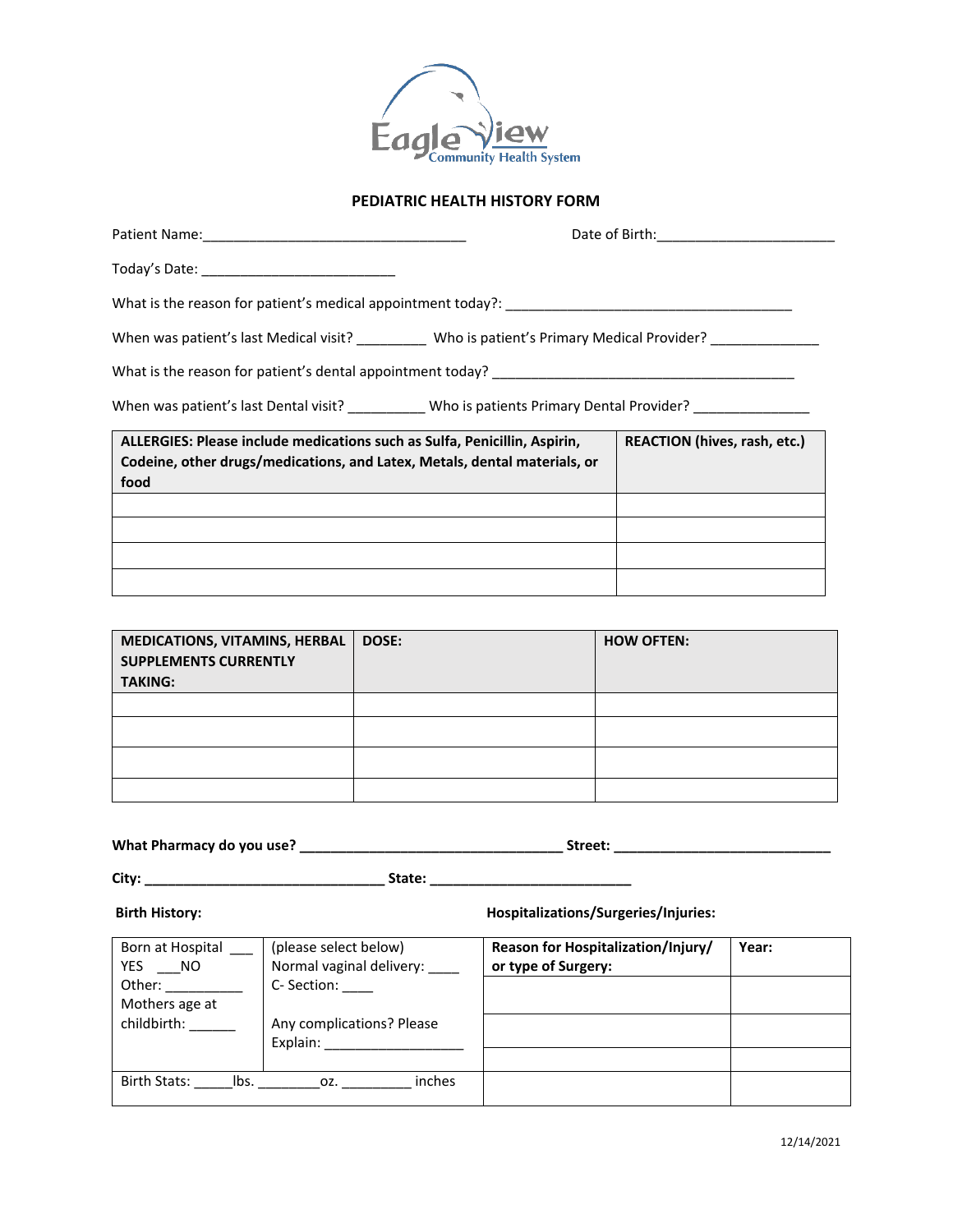

**Health History:**

| <b>Check each item</b>                       | <b>Yes</b> | <b>No</b> | <b>Check each item</b>                   | <b>Yes</b> | <b>No</b> |
|----------------------------------------------|------------|-----------|------------------------------------------|------------|-----------|
| Alcohol use<br>Do you have a desire to quit? |            |           | (Hypotension) Low Blood Pressure         |            |           |
| Yes No                                       |            |           |                                          |            |           |
| Anemia or other blood disease                |            |           | Meningitis                               |            |           |
| Anorexia                                     |            |           | <b>Menstrual difficulties</b>            |            |           |
| Appendicitis, acute or chronic               |            |           | Mononucleosis                            |            |           |
| Arthritis                                    |            |           | Nervous or mental disease                |            |           |
| <b>Artificial Heart Valves</b>               |            |           | Pacemaker                                |            |           |
| Asthma                                       |            |           | Pneumonia                                |            |           |
| Autism                                       |            |           | Poliomyelitis                            |            |           |
| Back problems                                |            |           | Pregnancies                              |            |           |
| <b>Binge eating</b>                          |            |           | Psychiatric Care                         |            |           |
| <b>Bleeding Abnormalities</b>                |            |           | Recreational Drugs: (i.e. Meth, Cocaine, |            |           |
|                                              |            |           | Ecstasy)                                 |            |           |
|                                              |            |           | Do you have a desire to quit?            |            |           |
|                                              |            |           | Yes No                                   |            |           |
| <b>Bronchitis</b>                            |            |           | <b>Respiratory Disease</b>               |            |           |
| Cancer: Please list Type:                    |            |           | <b>Rheumatic fever</b>                   |            |           |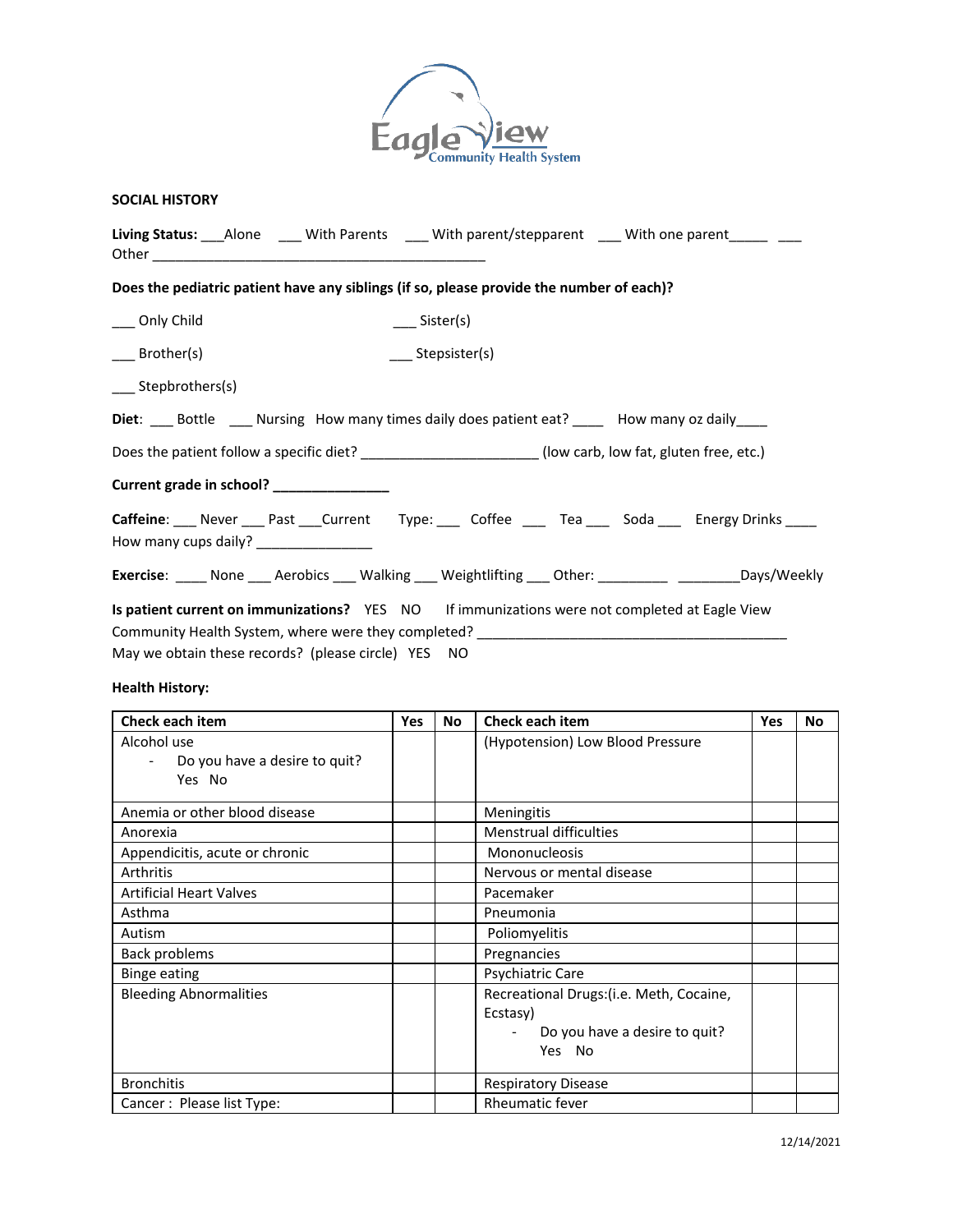

| Chemotherapy or Radiation Treatments   | Hernia                                            |  |
|----------------------------------------|---------------------------------------------------|--|
| Cardiovascular disease                 | Sexually transmitted diseases                     |  |
| Chickenpox                             | <b>Shortness of Breath</b>                        |  |
| Depression/Anxiety                     | Sinus disease                                     |  |
| <b>Diabetes</b>                        | Skin disease                                      |  |
| Ear infections, disease, mastoid, etc. | Smoker<br>Do you have a desire to quit?<br>Yes No |  |
| Emphysema/COPD                         | Stroke                                            |  |
| Epilepsy or convulsive disorder        | Swollen Neck Glands                               |  |
| Gallbladder disease                    | Thyroid trouble                                   |  |
| Glaucoma                               | Tonsillitis                                       |  |
| Hay fever                              | Tuberculosis                                      |  |
| Headache                               | Tumor or growth on head or neck                   |  |
| <b>Hearing Loss</b>                    | Ulcer, stomach or duodenal                        |  |
| Hepatitis                              | Vertigo (dizziness) or fainting spells            |  |
| <b>HIV</b> infection                   | Vomiting or losing weight                         |  |
| Hypertension (High Blood Pressure)     | Whooping cough                                    |  |
| Jaw Pain                               | Liver disease                                     |  |
| Jaundice                               | Kidney disease                                    |  |
| Injuries (serious)                     |                                                   |  |

If yes, please explain:

**FAMILY HISTORY:** Do any of your blood relatives have a history of any of the following? If so, please circle and state family relationship.

\_\_\_\_\_\_\_\_\_\_\_\_\_\_\_\_\_\_\_\_\_\_\_\_\_\_\_\_\_\_\_\_\_\_\_\_\_\_\_\_\_\_\_\_\_\_\_\_\_\_\_\_\_\_\_\_\_\_\_\_\_\_\_\_\_\_\_\_\_\_\_\_\_\_\_\_\_\_\_\_\_\_\_\_\_\_\_\_\_\_

|                      | <b>Family</b> |                                 | Family       |
|----------------------|---------------|---------------------------------|--------------|
|                      | Relationship  |                                 | Relationship |
| Cancer:              |               | Kidney Disease                  |              |
| Yes/No               |               |                                 |              |
| Type_                |               |                                 |              |
|                      |               |                                 |              |
| <b>Heart Disease</b> |               | <b>Diabetes</b>                 |              |
| High Blood Pressure  |               | Nervous or Mental disease       |              |
| Liver Disease        |               | Asthma or Hay Fever (allergies) |              |
| Stroke               |               | Convulsions                     |              |
| <b>Tuberculosis</b>  |               | <b>Stomach Disease</b>          |              |
| Lung Disease         |               | Alcohol or Drug Use             |              |

**PEDIATRIC DENTAL HISTORY: (Please circle the answer)**

|            | Is the patient experiencing pain/discomfort today? |           |            | Do patient's gums bleed when brushing teeth or |
|------------|----------------------------------------------------|-----------|------------|------------------------------------------------|
| <b>YES</b> | NO.                                                | flossing? | <b>YES</b> | NO                                             |